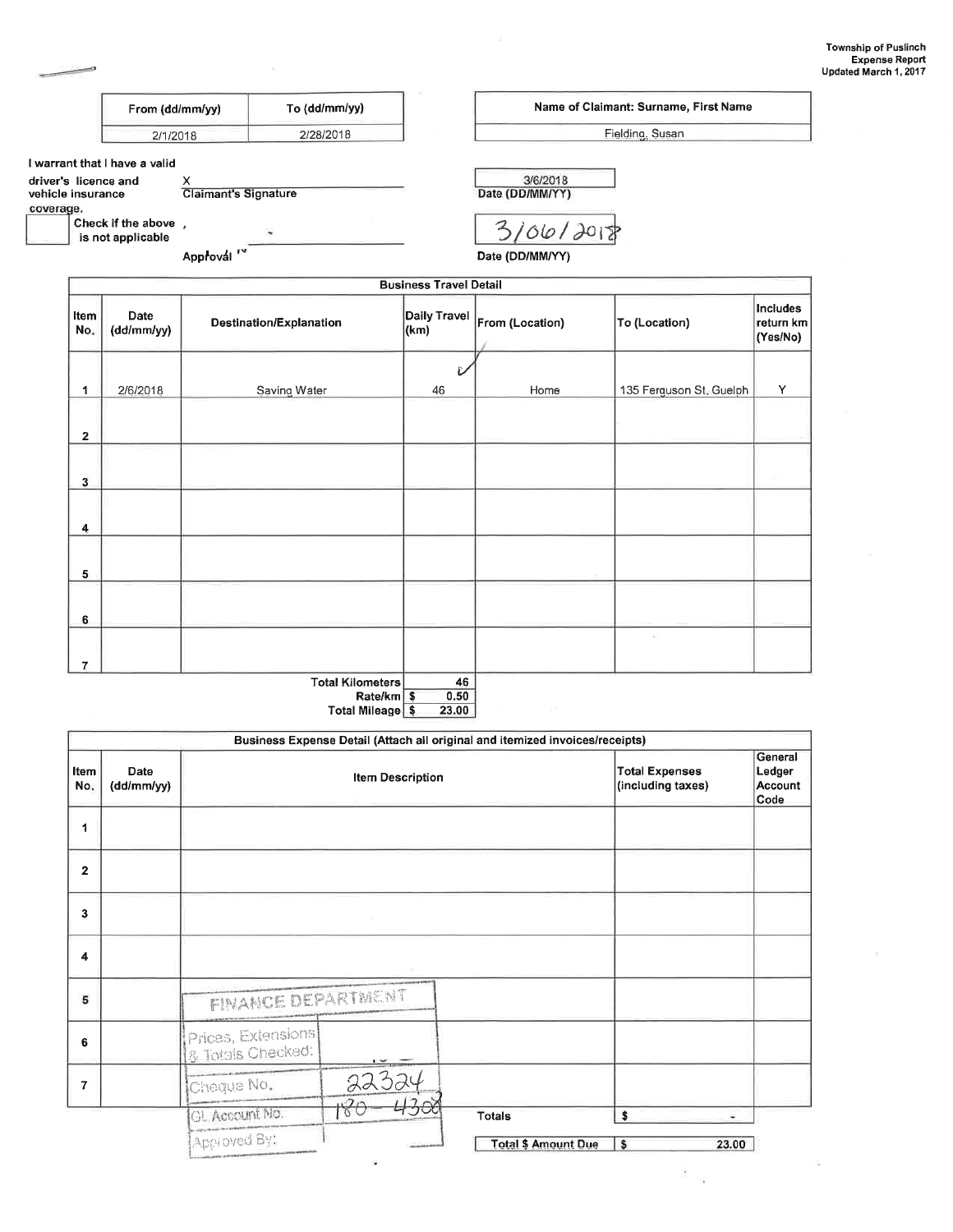|                                |                                                          |                                                 |                                                                         |                               |                                                                       |                                                               | Updated April 13,                                   |
|--------------------------------|----------------------------------------------------------|-------------------------------------------------|-------------------------------------------------------------------------|-------------------------------|-----------------------------------------------------------------------|---------------------------------------------------------------|-----------------------------------------------------|
|                                | From (dd/mm/yy)                                          |                                                 | To (dd/mm/yy)                                                           |                               |                                                                       | Name of Claimant: Surname, First Name                         |                                                     |
|                                | $\alpha$ in                                              |                                                 | 31<br>lan                                                               |                               |                                                                       | <b>ELDING</b>                                                 |                                                     |
| vehicle insurance<br>coverage. | I warrant that I have a $v^{-n}$<br>driver's licence and | $\sqrt{2}$<br>Claimant's Signature              |                                                                         | سنبج                          | Date<br>(DD/MM                                                        |                                                               | RECEIVED                                            |
|                                |                                                          | Approval                                        |                                                                         |                               | 6.708<br>Date (DD/MM/YY)                                              |                                                               | FEB 14 2018<br>Township of Puslinch                 |
|                                |                                                          |                                                 |                                                                         | <b>Business Travel Detail</b> |                                                                       |                                                               |                                                     |
| Item<br>No.                    | Date<br>(dd/mm/yy)                                       | Destination/Explanation                         |                                                                         | Daily Travel<br>(km)          | From (Location)                                                       | To (Location)                                                 | <b>Includes</b><br>return km<br>(Yes/No)            |
| 1                              | 310制图                                                    | Toronto                                         |                                                                         | $8$ lleml                     | Home                                                                  | Sheraton                                                      | N                                                   |
| $\overline{\mathbf{2}}$        | 33/01/18                                                 | Puslinch                                        |                                                                         | 81km                          |                                                                       | Home                                                          | N                                                   |
| 3                              |                                                          |                                                 |                                                                         |                               |                                                                       |                                                               |                                                     |
| 4                              |                                                          |                                                 |                                                                         |                               |                                                                       |                                                               |                                                     |
| 5                              |                                                          |                                                 |                                                                         |                               |                                                                       | $-100$                                                        | <b>BnB</b>                                          |
|                                |                                                          |                                                 |                                                                         |                               |                                                                       |                                                               | 123 Queen Street, West<br>Toronto, Ontario, M5H-2M9 |
| 6                              |                                                          |                                                 |                                                                         |                               |                                                                       |                                                               | 416-361-1000<br>HST# 737124495                      |
| $\overline{7}$                 |                                                          |                                                 |                                                                         |                               |                                                                       |                                                               | "Follow us on Instagram<br>@BnBSheratonToronto"     |
| 8                              |                                                          |                                                 |                                                                         |                               |                                                                       | 902710087 Gary H.                                             |                                                     |
|                                |                                                          |                                                 | <b>Total Kilometers</b><br>Rate/km \$<br>Total Mileage $\sqrt{2}$ / - - | $162 -$<br>0.50               |                                                                       | <b>CHK 4379</b>                                               | TBL 13/1                                            |
|                                |                                                          |                                                 |                                                                         |                               | Business Expense Detail (Attach all original and itemized invoices/re |                                                               |                                                     |
| Item<br>No.                    | Date<br>(dd/mm/yy)                                       |                                                 | <b>Item Description</b>                                                 |                               |                                                                       | SOAKGELOGALKEL<br>1 Flatbread Pizza (Plain)<br>1 Caesar Salad | 18.00<br>18.00                                      |
|                                |                                                          |                                                 |                                                                         |                               |                                                                       |                                                               |                                                     |
| $\blacktriangleleft$           | 21/0118                                                  | meal                                            |                                                                         |                               |                                                                       | Subtotal<br>H.S.T. Tax 13%                                    | 4.68                                                |
| $\overline{2}$                 |                                                          |                                                 |                                                                         |                               |                                                                       | 16:05 PM<br>Total                                             |                                                     |
| 3                              |                                                          |                                                 |                                                                         |                               |                                                                       |                                                               | Due $\frac{1}{2}$<br>FOR ROOM CHARGES ONLY          |
| 4                              |                                                          | <b>FINANCE DEPARTMENT</b><br>Prices, Extensions |                                                                         |                               |                                                                       |                                                               |                                                     |
| 5                              |                                                          | & Thtais Checked:<br>Cheque No.                 |                                                                         |                               |                                                                       |                                                               |                                                     |
| 6                              |                                                          | GL Account No.                                  | $180 - 4308, 4312$                                                      |                               |                                                                       |                                                               |                                                     |
| $\overline{7}$                 |                                                          | Approved By:                                    |                                                                         |                               |                                                                       |                                                               |                                                     |
|                                |                                                          |                                                 |                                                                         |                               | <b>Totals</b>                                                         | 40.68.<br>\$                                                  |                                                     |

÷.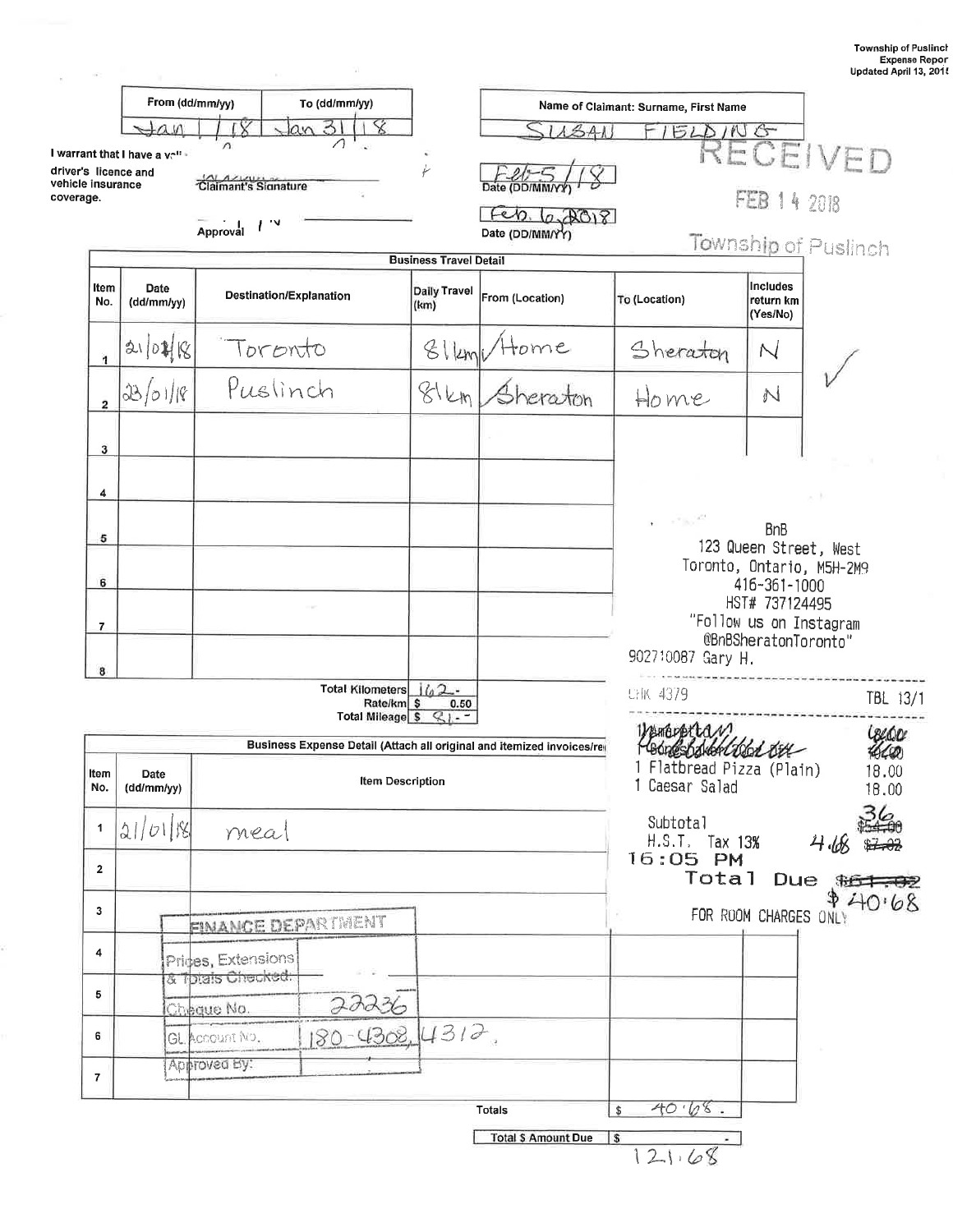$Fob$   $33/18$ 



1 Rideau Street Ottawa, ON, Canada K1N 8S7 T (613) 241-1414 F (613) 562-7030 G.S.T. / H.S.T Registration #843511775

**Association of Municipalities of Ontario Susan Fielding** 7404 Wellington Rd 34 **Puslinch ON** N0B 2J0 Canada

| Room/Chambre          |          |
|-----------------------|----------|
| Folio #               |          |
| Invoice #             |          |
| Cashier/Cassier # 267 |          |
| Page #                | ີ 1 of 2 |

Group Name/Groupe Association of Municipalities of Ontari

Reference No.

| Arrival/Arrivée  | $: 08-19-18$          |
|------------------|-----------------------|
| Departure/Départ | $\therefore$ 08-22-18 |

| Date          | <b>Description</b>            | Additional Information/Supplémentaire | <b>Charges</b> | <b>Credits</b> |
|---------------|-------------------------------|---------------------------------------|----------------|----------------|
| $8 - 19 - 18$ | Deposit Transferred at C/I    | 01-17-2018 Visa XXXXXXXXXXX8601       |                | 948.39         |
| $8 - 19 - 18$ | Room Charge                   |                                       | 269.00         |                |
| $8-19-18$     | Municipal Accommodation Tax ( |                                       | 10.76          |                |
| $8 - 19 - 18$ | Room HST (13%)                |                                       | 36.37          |                |
| $8 - 20 - 18$ | Room Charge                   |                                       | 269.00         |                |
| $8 - 20 - 18$ | Municipal Accommodation Tax ( |                                       | 10.76          |                |
| $8-20-18$     | Room HST (13%)                | $\overline{ }$                        | 36.37          |                |
| $8 - 21 - 18$ | Room Charge                   |                                       | 269.00         |                |
| $8 - 21 - 18$ | Municipal Accommodation Tax ( |                                       | 10.76          |                |
| $8 - 21 - 18$ | Room HST (13%)                |                                       | 36.37          |                |
|               |                               | $t-l-23115$                           |                |                |

|                                                                        | <b>THE DEPARTMENT</b> |
|------------------------------------------------------------------------|-----------------------|
| <b>The State Mensions</b><br><b>A RE Chackert</b><br><b>CONTRACTOR</b> |                       |
| A radiator No.                                                         |                       |
| L. Re ount No.                                                         | $80 - 4313$           |
| 2000 TOP<br>キー med By。                                                 |                       |

for information or reservations, visit us at vww.fairmont.com or call Fairmont Hotels & Resorts from: Inited States or Canada 1 800 441 1414 'our information et réservations visitez notre web au vww.fairmont.com ou téléphoner au Hôtels Fairmont de: Itats-Unis ou Canada 1 800 441 1414

I agree that my liability for this bill is not waived and I agree to be held personally liable in the event finish the principal via any part of or the full amount of these charges. Overdue balance subject to a sucharge a hotels.)

Je me porte personnellement responsable du réglement Je me porte personnellement responsable du réglement<br>total de celle notion du cas ou la compagnio, l'association<br>ou son représentant désigné en refuserait le palement.<br>Les comptes en souffrance sont sujets à un intérêt de

Thank you for choosing to stay with Fairmont Hotels & Resorts Merci d'avoir choisi les Hôtels Fairmont